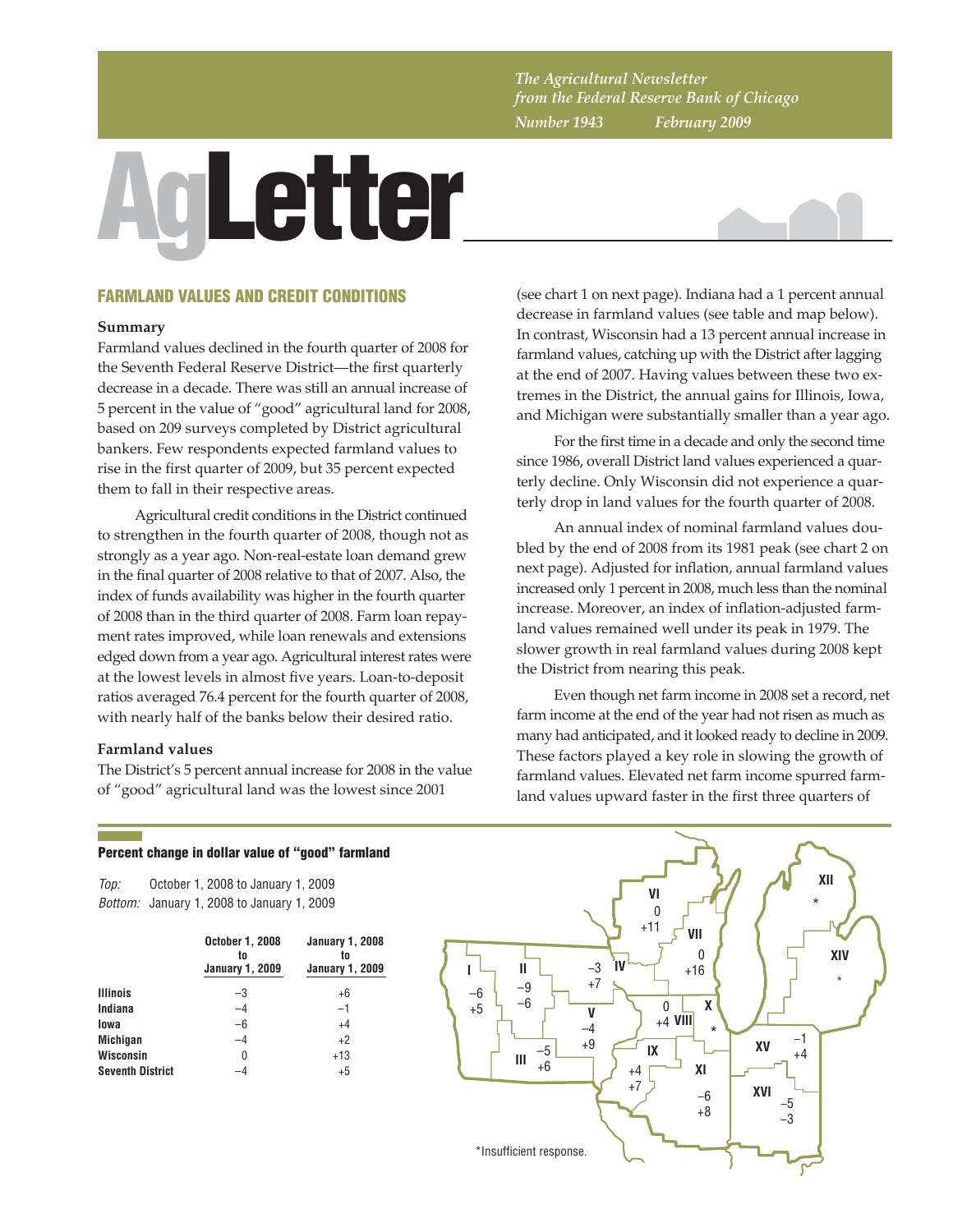#### 1. Annual percentage change in Seventh District farmland values



2008 as corn and soybean prices peaked in the summer. Cash corn prices fell to \$3.35 per bushel in December, almost 50 percent below prices in June. Cash soybean prices dropped to \$8.45 per bushel in December, 43 percent under prices in July. National production estimates for 2008 from the U.S. Department of Agriculture (USDA) were 12.1 billion bushels for corn and 2.96 billion bushels for soybeans. Across the nation, the harvest of 2008 was 7 percent below that of 2007 for corn and 11 percent above that of 2007 for soybeans. From a year earlier, District production decreased 8 percent for corn and increased 7 percent for soybeans.

According to the USDA, the value of crop production in the U.S. climbed to \$182 billion in 2008—an increase of 21 percent from 2007. However, lower crop prices were estimated to reduce the value of crop production to \$161 billion in 2009. The global recession and accompanying decline in oil prices hurt crop prices, since demand for food, feed, and biofuels ebbed. For the 2008–09 marketing year, the slower pace of demand was projected to leave U.S. ending corn stocks at 1.79 billion bushels and soybean stocks at 210 million bushels. The corresponding stocks-to-use ratios were expected to be 15 percent for corn and 7.1 percent for soybeans. These more ample supplies of corn and soybeans contributed to lower USDA forecasts of crop prices.

Additionally, the value of livestock production was predicted to decline to \$132 billion in 2009 from \$143 billion in 2008. Direct government payments to agriculture were anticipated to be \$11.4 billion in 2009, 8 percent down from 2008. After accounting for a smaller decrease in input costs and payments to laborers, creditors, and landlords, the USDA forecasted net farm income for 2009 at \$71.2 billion, down from \$89.3 billion in 2008. Given these conditions, just 4 percent of respondents expected farmland values to increase from January through March of 2009, while 35 percent expected values to decrease and 61 percent expected values to remain the same.

## **Credit conditions**

District credit conditions improved once again, although credit standards were stiffer. Demand for non-real-estate loans during October, November, and December of 2008 grew from a year ago, continuing five years of growth. The index of loan demand was 115, with 33 percent of respondents reporting an increase in the demand for non-realestate loans and 18 percent reporting a decrease. The rate of renewals and extensions of loans in the fourth quarter of 2008 fell compared with the fourth quarter of the previous year. Eleven percent of District bankers noted higher renewals and extensions in the final quarter of 2008 than a year ago, and 15 percent noted lower levels. In contrast with the rest of the District, Wisconsin experienced a higher rate of loan renewals and extensions in the fourth quarter of 2008 than in the final quarter of the previous year.

Funds became more available in the fourth quarter of 2008 compared with a year ago. The index of funds availability increased to 110, with 24 percent of the respondents seeing higher funds availability and 14 percent seeing lower funds availability. Collateral requirements were more restrictive at District banks, as 22 percent raised the amount of collateral required during the October–December period in 2008. Almost half of the respondents reported tighter credit standards for agricultural loans in the fourth quarter of 2008 compared with a year ago; none reported easier standards. Close to 2 percent of District customers with operating credit were not likely to qualify for new credit in 2009, with Wisconsin's 5 percent having the largest role in raising the average from 2008.

Loan repayment rates in the fourth quarter of 2008 improved from a year ago. The index of non-real-estate farm loan repayment rates was 113 in the final quarter of 2008, with 25 percent of the bankers indicating higher rates of loan repayment and 12 percent reporting lower

#### 2. Indexes of Seventh District farmland values

index, 1981=100

250

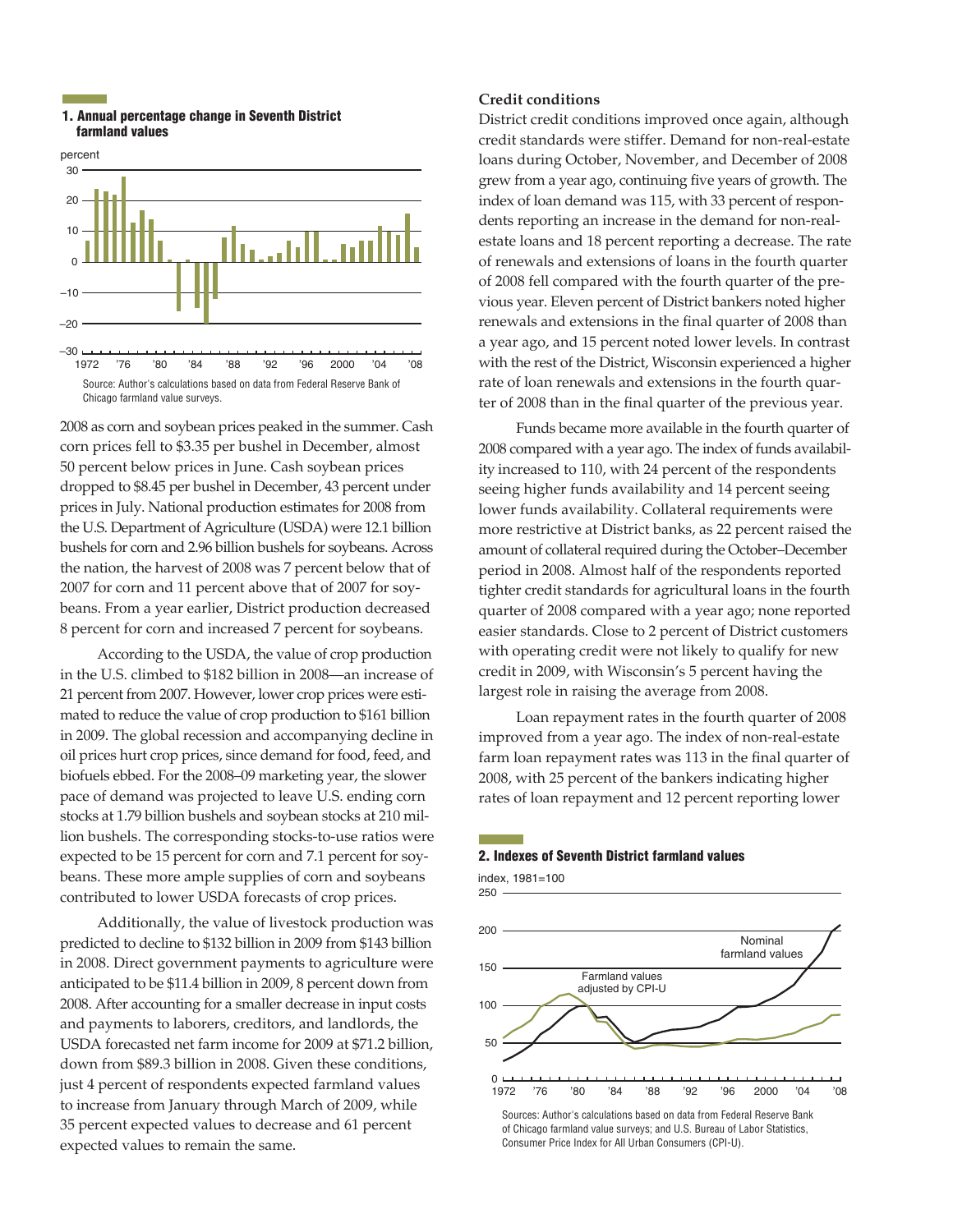#### Credit conditions at Seventh District agricultural banks

|           | Loan<br>demand | <b>Funds</b><br>availability | Loan<br>repayment rates | Average loan-to-<br>deposit ratio | Interest rates on farm loans           |                               |                             |
|-----------|----------------|------------------------------|-------------------------|-----------------------------------|----------------------------------------|-------------------------------|-----------------------------|
|           |                |                              |                         |                                   | <b>Operating</b><br>loans <sup>a</sup> | Feeder<br>cattle <sup>a</sup> | Real<br>estate <sup>a</sup> |
|           | $(index)^b$    | $(index)^b$                  | $(index)^b$             | (percent)                         | (percent)                              | (percent)                     | (percent)                   |
| 2006      |                |                              |                         |                                   |                                        |                               |                             |
| Jan-Mar   | 131            | 102                          | 87                      | 76.7                              | 8.30                                   | 8.27                          | 7.48                        |
| Apr-June  | 115            | 101                          | 85                      | 78.0                              | 8.76                                   | 8.66                          | 7.85                        |
| July-Sept | 124            | 95                           | 87                      | 79.1                              | 8.73                                   | 8.70                          | 7.82                        |
| Oct-Dec   | 109            | 116                          | 130                     | 76.6                              | 8.71                                   | 8.70                          | 7.74                        |
| 2007      |                |                              |                         |                                   |                                        |                               |                             |
| Jan-Mar   | 128            | 113                          | 131                     | 78.4                              | 8.61                                   | 8.60                          | 7.67                        |
| Apr-June  | 121            | 115                          | 117                     | 77.8                              | 8.65                                   | 8.63                          | 7.70                        |
| July-Sept | 118            | 118                          | 122                     | 78.1                              | 8.42                                   | 8.40                          | 7.53                        |
| Oct-Dec   | 110            | 126                          | 149                     | 77.2                              | 7.82                                   | 7.89                          | 7.09                        |
| 2008      |                |                              |                         |                                   |                                        |                               |                             |
| Jan-Mar   | 110            | 129                          | 147                     | 75.9                              | 6.74                                   | 6.86                          | 6.41                        |
| Apr-June  | 101            | 124                          | 137                     | 75.2                              | 7.06                                   | 6.77                          | 6.51                        |
| July-Sept | 117            | 103                          | 115                     | 78.8                              | 6.74                                   | 6.85                          | 6.56                        |
| Oct-Dec   | 115            | 110                          | 113                     | 76.4                              | 6.21                                   | 6.33                          | 6.23                        |

<sup>a</sup>At end of period.

**Bankers responded to each item by indicating whether conditions during the current quarter were higher, lower, or the same as in the year-earlier period. The index numbers are computed by** subtracting the percent of bankers that responded "lower" from the percent that responded "higher" and adding 100.

Note: Historical data on Seventh District agricultural credit conditions are available for download from the AgLetter webpage, www.chicagofed.org/economic\_research\_and\_data/ag\_letter.cfm.

rates. In Wisconsin, lower rates of repayment prevailed. Less than 3 percent of the volume of the banks' agricultural loan portfolios were classified as having major or severe repayment problems, about the same as in 2007.

Agricultural interest rates moved down to the lowest levels in five years. The rate on operating loans dipped under the 2004 low of the previous cycle. As of January 1, 2009, the District averages for interest rates were 6.21 percent on new operating loans and 6.23 percent on farm real estate loans. It has been 30 years since the operating loan rate was lower than the mortgage rate. Interest rates on operating loans were lowest in Indiana (5.68 percent) and highest in Wisconsin (6.63 percent). Interest rates on agricultural real estate loans were lowest in Illinois (6.13 percent) and highest in Indiana (6.54 percent).

## **Looking forward**

For the first quarter of 2009, additional growth in non-realestate loan volumes was anticipated by the respondents, with 43 percent expecting higher volumes and 16 percent expecting lower volumes. Increases in loan volumes were forecasted for operating loans, farm machinery loans, and loans guaranteed by the Farm Service Agency. Decreases in volumes were anticipated for feeder cattle, dairy, and grain storage construction loans. The volume of mortgages on agricultural real estate was predicted to shrink, with 15 percent of the bankers expecting higher real estate loan volumes during January, February, and March of 2009 and 19 percent expecting lower volumes.

In a reversal from a year ago, 2009 capital expenditures by farmers were predicted to fall from the levels of 2008, according to respondents. Fifteen percent expected higher spending in 2009 on land purchases or improvements, while 44 percent expected lower spending. For buildings and facilities, 13 percent forecasted higher spending and 51 percent forecasted lower spending.

The prospects for purchases of machinery and equipment were somewhat better, especially in Illinois, with 25 percent of respondents anticipating higher purchases and 39 percent anticipating lower purchases. Expenditures on trucks and autos were predicted to drop relatively more, as 13 percent of the bankers expected higher spending by farmers and 41 percent expected lower spending. Thus, these investments in the agricultural sector of the District were projected to be less in 2009 than in 2008.

#### *David B. Oppedahl, business economist*

*AgLetter* (ISSN 1080-8639) is published quarterly by the Research Department of the Federal Reserve Bank of Chicago. It is prepared by David B. Oppedahl, business economist, and members of the Bank's Research Department. The information used in the preparation of this publication is obtained from sources considered reliable, but its use does not constitute an endorsement of its accuracy or intent by the Federal Reserve Bank of Chicago.

© 2009 Federal Reserve Bank of Chicago *AgLetter* articles may be reproduced in whole or in part, provided the articles are not reproduced or distributed for commercial gain and provided the source is appropriately credited. Prior written permission must be obtained for any other reproduction, distribution, republication, or creation of derivative works of *AgLetter* articles. To request permission, please contact Helen Koshy, senior editor, at 312-322-5830 or email Helen.Koshy@chi.frb.org. *AgLetter* and other Bank publications are available at www.chicagofed.org.